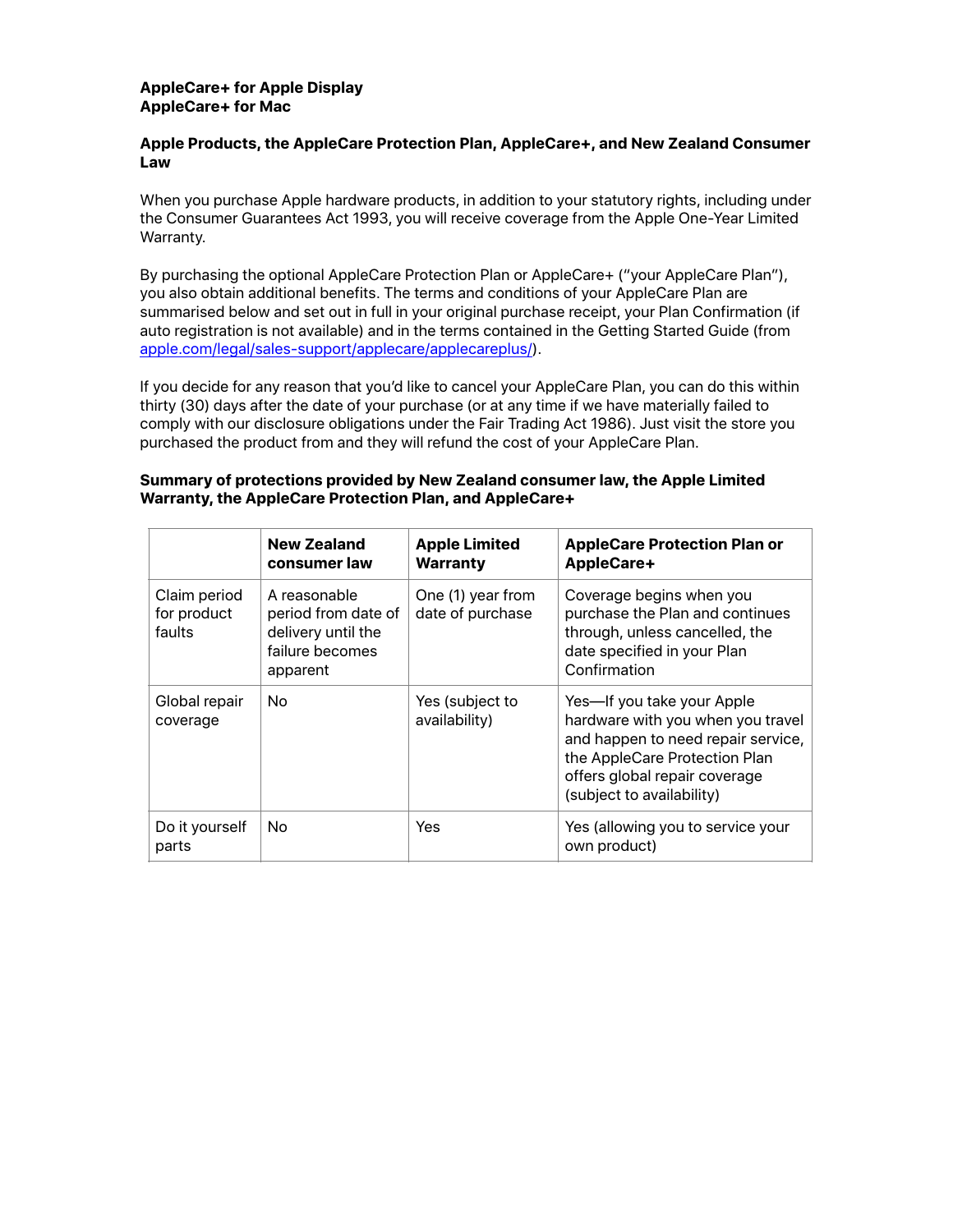| Telephone<br>technical<br>support | None | Ninety (90) days<br>from date of<br>purchase for<br>iPhone, iPad, iPod,<br>headphones, Mac,<br>or Apple-branded<br>display                        | Coverage begins when you<br>purchase the Plan and continues<br>through, unless cancelled, the<br>date specified in your Plan<br>Confirmation |
|-----------------------------------|------|---------------------------------------------------------------------------------------------------------------------------------------------------|----------------------------------------------------------------------------------------------------------------------------------------------|
|                                   |      | One (1) year from<br>date of purchase<br>for Apple Watch<br>(excluding<br>Hermès); 2 years<br>from date of<br>purchase for Apple<br>Watch Hermès) |                                                                                                                                              |

**\*** AppleCare+ is available for Apple Watch, iPad (including an Apple Pencil and an Apple-branded iPad keyboard purchased for use with your iPad, referred to as "iPad Input Devices"), iPhone, iPod touch, Apple- or Beats-branded headphones, Mac and Apple-branded display (including an Apple-branded stand and/or VESA mount included with or purchased at the same time as your Apple-branded display), and includes the protection provided under the AppleCare Protection Plan. In addition, AppleCare+ covers accidental damage from handling on up to two (2) occasions within each twelve (12)-month period based on your Plan's original purchase date, subject to payment of a service fee (as detailed in the Terms and Conditions). ADH Service for an iPad Input Device will count as a separate Service Event from ADH Service of your iPad and count towards your Service Events, even if both your iPad and an iPad Input Device are damaged at the same time.

# **Summary of New Zealand statutory consumer guarantees**

Your rights and remedies under your AppleCare Plan operate alongside, and in addition to, your rights under New Zealand consumer law. A summary of your rights under the Consumer Guarantees Act 1993 is set out below.

| Consumer guarantees in relation to goods                                                              | <b>Consumer guarantees in relation to</b><br>services |  |
|-------------------------------------------------------------------------------------------------------|-------------------------------------------------------|--|
| The goods will be fit for a particular purpose                                                        | We will provide the services with reasonable          |  |
| and will do what we have told you they will do.                                                       | care and skill.                                       |  |
| The goods will be of acceptable quality,<br>reasonably durable and free of minor and<br>major faults. | The services will be fit for a particular<br>purpose. |  |
| The goods will arrive on time and in good                                                             | The services will be provided within a                |  |
| conditions (if we are delivering them to you).                                                        | reasonable time and at a reasonable price.            |  |

Under New Zealand consumer law, the remedy you are entitled to if a product fails to meet a consumer guarantee will depend on whether the failure to comply with the guarantee is serious or minor, and whether it can be fixed.

Your AppleCare Plan is provided to you by Apple Sales New Zealand. You can contact us at Apple Sales New Zealand, Level 15, 188 Quay Street, Auckland 1010; by phoning us on 0800 1 27753; or by emailing [acpp@apple.com](mailto:acpp@apple.com).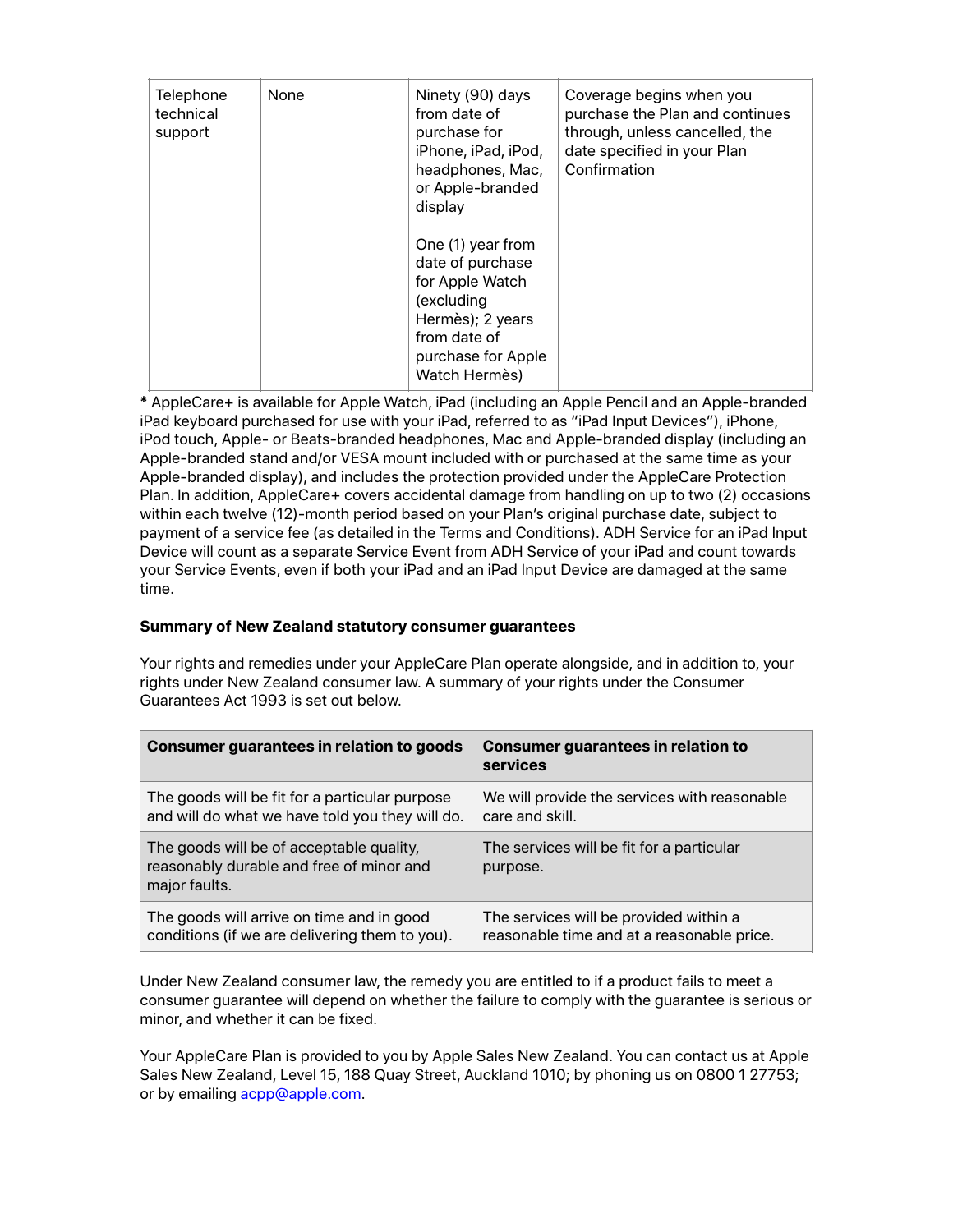Where the failure is not serious, we may choose to offer you a refund, replacement, repair, or in the case of services, resupply. Where the failure is serious or, in the case of a product, makes that product unsafe, you can choose from one of the remedies set out below:

| Remedies for serious failure with goods                                                                         | <b>Remedies for serious failure with services</b>                                                                                                                        |
|-----------------------------------------------------------------------------------------------------------------|--------------------------------------------------------------------------------------------------------------------------------------------------------------------------|
| Return the product and ask for a refund.                                                                        | Cancel the contract.                                                                                                                                                     |
| Return the product and ask for an identical<br>replacement, or one of similar value if<br>reasonably available. | Keep the contract and negotiate a reduced<br>price for the drop-in value of the service-this<br>may mean asking for some of your money<br>back if you have already paid. |
| Keep the product and ask for compensation<br>for the drop-in value caused by the problem.                       |                                                                                                                                                                          |

Where you incur extra costs from a failure relating to an Apple product you have purchased from us, we

will also pay you a reasonable amount for damage caused by any fault or for extra costs caused by the failure of the product.

If you discover a fault or failure in a product you have purchased from us, you should contact us on 0800 1 27753 or the store where you purchased your product from. Where the failure is serious, you must contact us and request a refund as soon as possible after you discover the failure; otherwise, you may lose your right to that refund.

You must also give us a reasonable time to repair the failure. We do not have to cover the cost of a repair if you do not contact us about the failure of the product first.

For more information about your AppleCare Plan and your rights under the Consumer Guarantees Act 1993, you can visit [apple.com/nz/legal/statutory-warranty](http://www.apple.com/nz/legal/statutory-warranty) or [consumeraffairs.govt.nz/](http://www.consumeraffairs.govt.nz/).

You should retain a copy of your receipt and any applicable Plan Confirmation as it forms part of your AppleCare Plan and includes important information such as the commencement date.

## **How Consumer Rights Affect this Plan**

THE BENEFITS CONFERRED BY THIS PLAN ARE IN ADDITION TO ALL RIGHTS AND REMEDIES PROVIDED UNDER CONSUMER PROTECTION LAWS AND REGULATIONS. THIS PLAN SHALL NOT PREJUDICE THE RIGHTS GRANTED BY APPLICABLE CONSUMER LAW, INCLUDING THE RIGHT TO RECEIVE REMEDIES UNDER STATUTORY WARRANTY LAW AND TO SEEK DAMAGES IN THE EVENT OF THE NON-PERFORMANCE BY APPLE OF ANY OF ITS CONTRACTUAL OBLIGATIONS.

## **1. The Plan**

This contract (the "Plan") governs the services provided by Apple under the above plans and includes the terms in this document, your Plan Confirmation ("Plan Confirmation"), and the original sales receipt for your Plan. Your Plan Confirmation will be provided to you at the time of purchase or sent to you automatically thereafter. If you purchased your Plan from Apple, you may obtain a copy of your Plan Confirmation by going to [mysupport.apple.com/products.](http://mysupport.apple.com/products)

Benefits under this Plan are additional to your rights under applicable laws, the manufacturer's hardware warranty and any complimentary technical support. The terms of the Plan apply the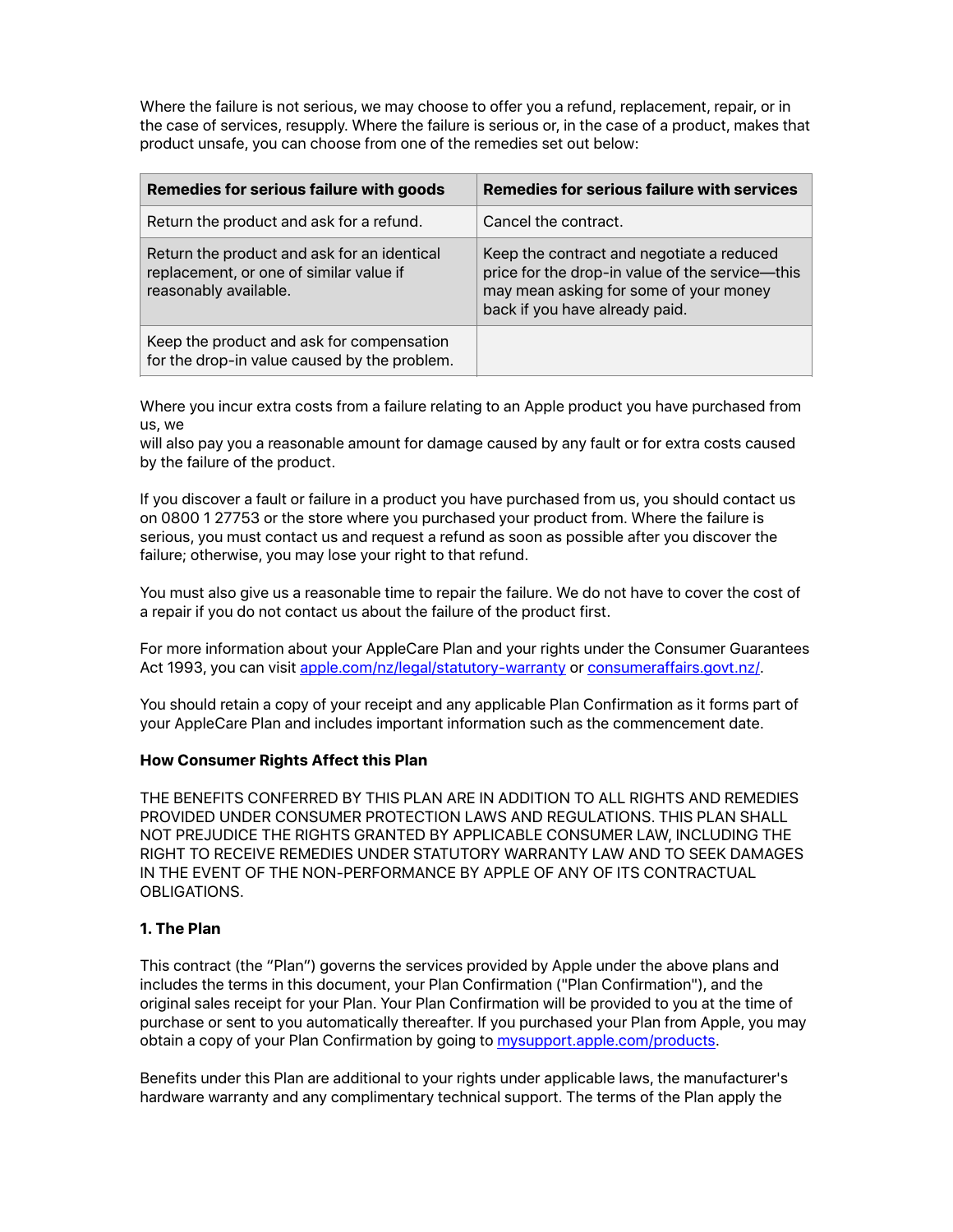same whether paid for on a one-time basis ("Single-Pay Plan") or a monthly basis ("Monthly Pay Plan") unless otherwise noted.

The Plan covers the following equipment (collectively, the "Covered Equipment"): (i) the Applebranded Mac computer or display listed on your Plan Confirmation (including any Apple-branded stand and/or VESA mount included with or purchased at the same time as your Apple-branded display), and the Apple-branded accessories contained inside the original packaging ("Covered Device"), and (ii) an Apple-branded mouse, Magic Trackpad, and keyboard if included with the Covered Device (or purchased with a Mac mini or Mac Pro), Apple memory modules (RAM) and an Apple USB SuperDrive ("Mac Accessories") if used with the Covered Device and originally purchased no earlier than two years before the Covered Device purchase.

Coverage begins when you purchase the Plan and continues, unless cancelled, through to the date specified in your Plan Confirmation (the "Plan Term").

You can find the price of the Plan on the original sales receipt.

# **2. What is Covered?**

## 2.1 Hardware Services for Defects or Consumed Battery ("Hardware Service")

If during the Plan Term, you submit a valid claim by notifying Apple that a defect in materials and workmanship has arisen in the Covered Equipment or, in relation to Covered Equipment which uses an integrated rechargeable battery, where the capacity of the Covered Device's battery to hold an electrical charge is less than eighty percent (80%) of its original specifications, Apple will, at its discretion, either: (i) repair the defect at no charge, using new parts or parts that are equivalent to new in performance and reliability, or (ii) exchange the Covered Equipment with a replacement product that is new or equivalent to new in performance and reliability. All replacement products provided under this Plan will at a minimum be functionally equivalent to the original product. If Apple exchanges the Covered Equipment, the original product becomes Apple's property and the replacement product is your property, with coverage effective for the remainder of the Plan Term.

# 2.2 Services for Accidental Damage from Handling ("ADH Service")

If, during the Plan Term, you submit a valid claim by notifying Apple that the Covered Device has failed due to accidental damage from handling resulting from an unexpected and unintentional external event (for example, drops and damage caused by liquid contact from spills) ("ADH"), Apple will subject to your payment of the service fee described below, either (i) repair the defect using new or refurbished parts that are equivalent to new in performance and reliability, or (ii) exchange the Covered Device with a replacement product that is new or equivalent to new in performance and reliability. Each time you receive services for ADH is a "Service Event". **Exclusions apply as described below. Further, services for ADH expire and all of Apple's obligations to you under this section are fulfilled in their entirety once Apple has provided to you two (2) Service Events within each twelve (12)-month period based on your Plan's original purchase date as specified on the original sales receipt. Any unused Service Events will expire and you will get two (2) new ADH Service Events to use within the next twelve (12)-month period of continued coverage. All other Plan benefits continue throughout.**

**Important**: Please refer to Section 3 for exclusions on provision of ADH Service.

The following service fees apply to each Service Event: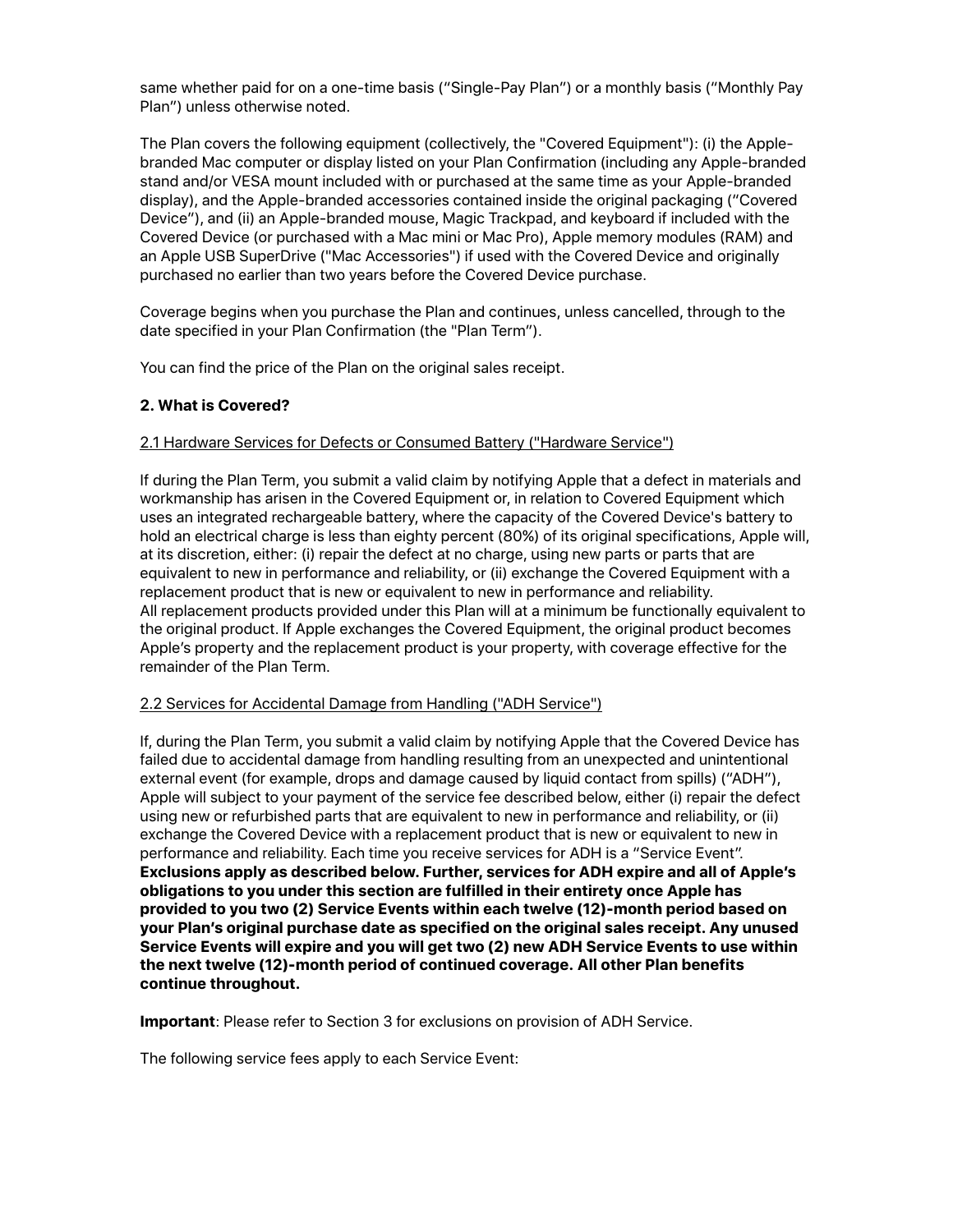|                                    | Mac     | Apple Display |  |
|------------------------------------|---------|---------------|--|
| Tier 1 ADH Service Event           | NZ\$169 | NZ\$169       |  |
| Screen Only ADH Damage             |         |               |  |
| External enclosure-only ADH Damage |         |               |  |
| Tier 2 ADH Service Event           | NZ\$499 | NZ\$499       |  |
| All Other ADH Damage               |         |               |  |

## *\*Fees include applicable taxes payable by you*

To qualify for the Tier 1 ADH Service Event fee, the Covered Device must have no additional damage beyond the screen-only damage (if applicable) or the external enclosure-only damage that would prevent Apple from repairing the display or external enclosure. ADH damage to the Apple-branded stand and/or VESA mount used with your Apple-branded display will be treated as external enclosure-only ADH damage. Covered Devices with additional damage will be charged the price of the Tier 2 ADH Service Event fee.

The ADH coverage under the Plan may be provided to you as a benefit under an arrangement which Apple has entered into with the relevant insurer named in Section 11 under the country in which purchased the Plan ("Insurer").

Please note that if you seek service under this Plan in a country other than your country of purchase, the service fee will need to be paid in that country's currency and at that country's applicable rate – for further details, including regarding applicable fees by country, please visit the AppleCare+ support website at [apple.com/legal/sales-support/applecare/applecareplus/.](http://www.apple.com/legal/sales-support/applecare/applecareplus/)

# 2.3 Technical Support

During the Plan Term, Apple will provide you with priority access to telephone and web-based technical support for Covered Equipment ("Technical Support"). Your Technical Support starts on expiration of the complimentary technical support provided by Apple, which starts on the date you purchase the Covered Equipment. Technical support may include assistance with installation, launch, configuration, troubleshooting, and recovery (excluding data recovery), including storing, retrieving, and managing files; interpreting system error messages; and determining when hardware service is required or ADH coverage may be applicable. Apple will provide support for the then-current version of the supported software, and the prior Major Release. For purposes of this section, the term "Major Release" means a significant version of software that is commercially released by Apple in a release number format such as "1.0" or "2.0" and which is not in beta or pre-release form.

Apple Technical Support is limited to the following: (i) the Covered Equipment, (ii) the Applebranded Operating System ("macOS") and Apple-branded software applications that are preinstalled on or designed to operate with the Covered Equipment ("Consumer Software"), (iii) use of the graphical user interface for server administration and network management issues on Apple's operating system server software ("macOS Server"), and (iv) connectivity issues between the Covered Equipment and a computer or device that meets the Covered Equipment's connectivity specifications and runs an operating system supported by the Covered Equipment. **Exclusions apply as described below.**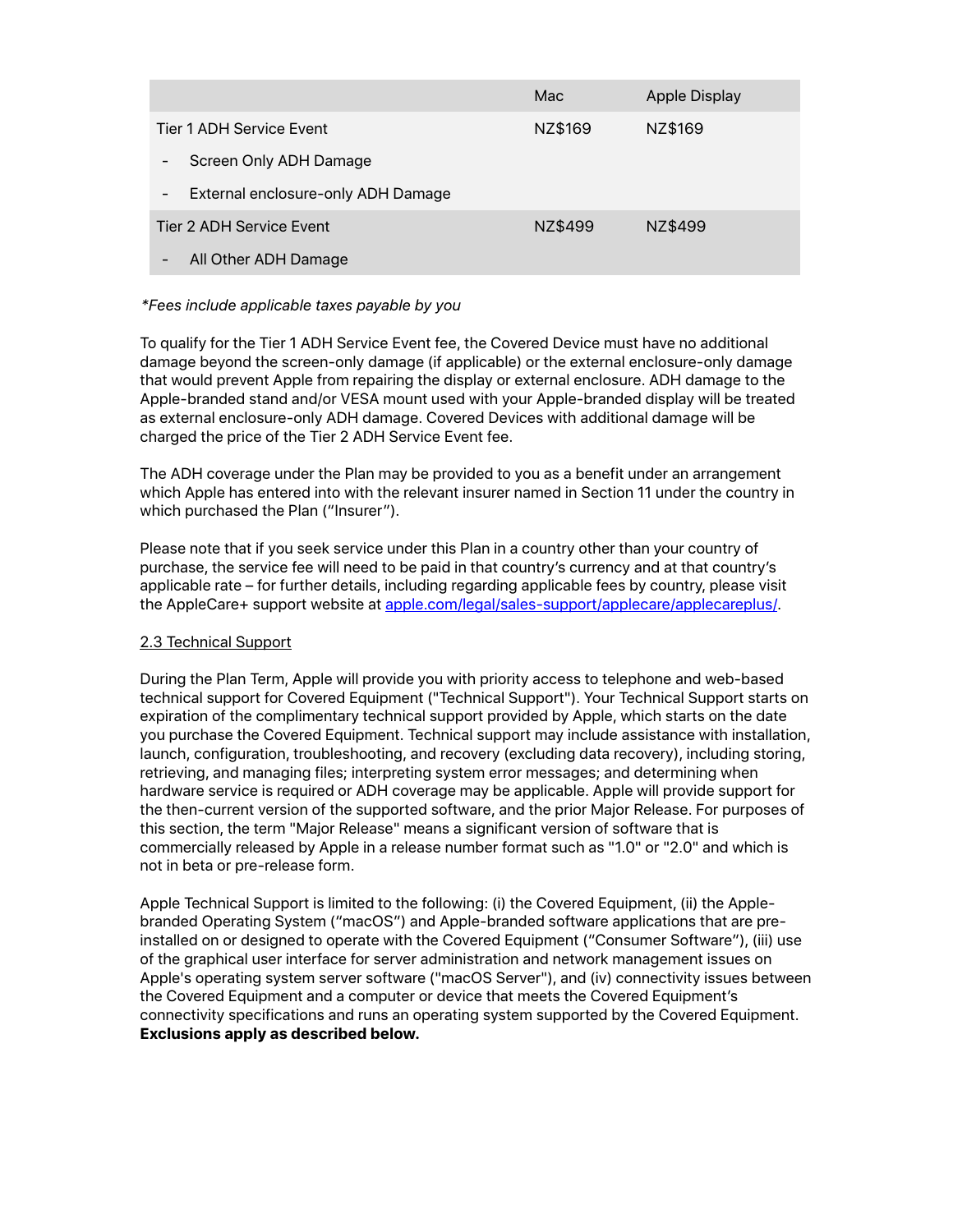# **3. What is not Covered?**

## 3.1 Hardware Services and ADH Services

Apple may restrict Hardware Service and ADH Services to the country where the Covered Equipment was originally purchased.

Apple will not provide Hardware Services or ADH Services in the following circumstances:

(a) to protect against normal wear and tear, or to repair cosmetic damage not affecting the functionality of the Covered Equipment;

(b) to protect against excessive or catastrophic physical damage to Covered Equipment (e.g., products that have been crushed or bent) or excessive or catastrophic damage to Covered Equipment caused by liquid contact (e.g., products that have been partially or wholly submerged in liquid);

(c) to conduct preventative maintenance;

(d) to replace Covered Equipment that is lost or stolen;

(e) to repair damage caused by reckless, abusive, willful or intentional conduct, or any use of the Covered Equipment in a manner not normal or intended by Apple;

(f) to install, remove or dispose of the Covered Equipment or the equipment provided to you while the Covered Equipment is being serviced;

(g) to repair damage caused by a product that is not Covered Equipment;

(h) to repair any damage to Covered Equipment (regardless of the cause) if the Covered Equipment has been opened, serviced (including for upgrades and expansions), modified, or altered by anyone other than Apple or an authorized representative of Apple;

(i) to repair pre-existing conditions of the Covered Equipment if you purchased the Plan after you purchased the Covered Equipment;

(j) to repair any damage to Covered Equipment with a serial number that has been altered, defaced or removed;

(k) to repair damages caused by fire, earthquake, flood, or other similar external causes; or (l) to protect against damage caused by the presence of hazardous materials, including, but not limited to, biological materials and allergens, that present a risk to human health.

Installation of third-party parts may affect your coverage. As a condition of receiving Hardware or ADH Services, all Covered Equipment must be returned to Apple in its entirety including all original parts or Apple-authorized replacement components. The restriction does not prejudice your consumer law rights.

## 3.2 Technical Support

Apple will not provide Technical Support in the following circumstances:

(a) For use or modification to the Covered Equipment, the macOS, or Consumer Software in a manner for which the Covered Equipment or software is not intended to be used or modified; (b) For issues that could be resolved by upgrading software to the then-current version; (c) For third-party products or their effects on or interactions with the Covered Equipment, the macOS, macOS Server, or Consumer Software;

(d) For your use of a computer or macOS that is not related to Consumer Software or to connectivity issues with the Covered Equipment;

(e) For software other than the macOS, macOS Server, or Consumer Software;

(f) For macOS software for servers, except when using the graphical interface for server administration and network management issues on macOS Server on a Covered Device; (g) For any Consumer Software designated as "beta", "prerelease," or "preview" or similar designation;

(h) For damage to, or loss of any software or data that was residing or recorded on the Covered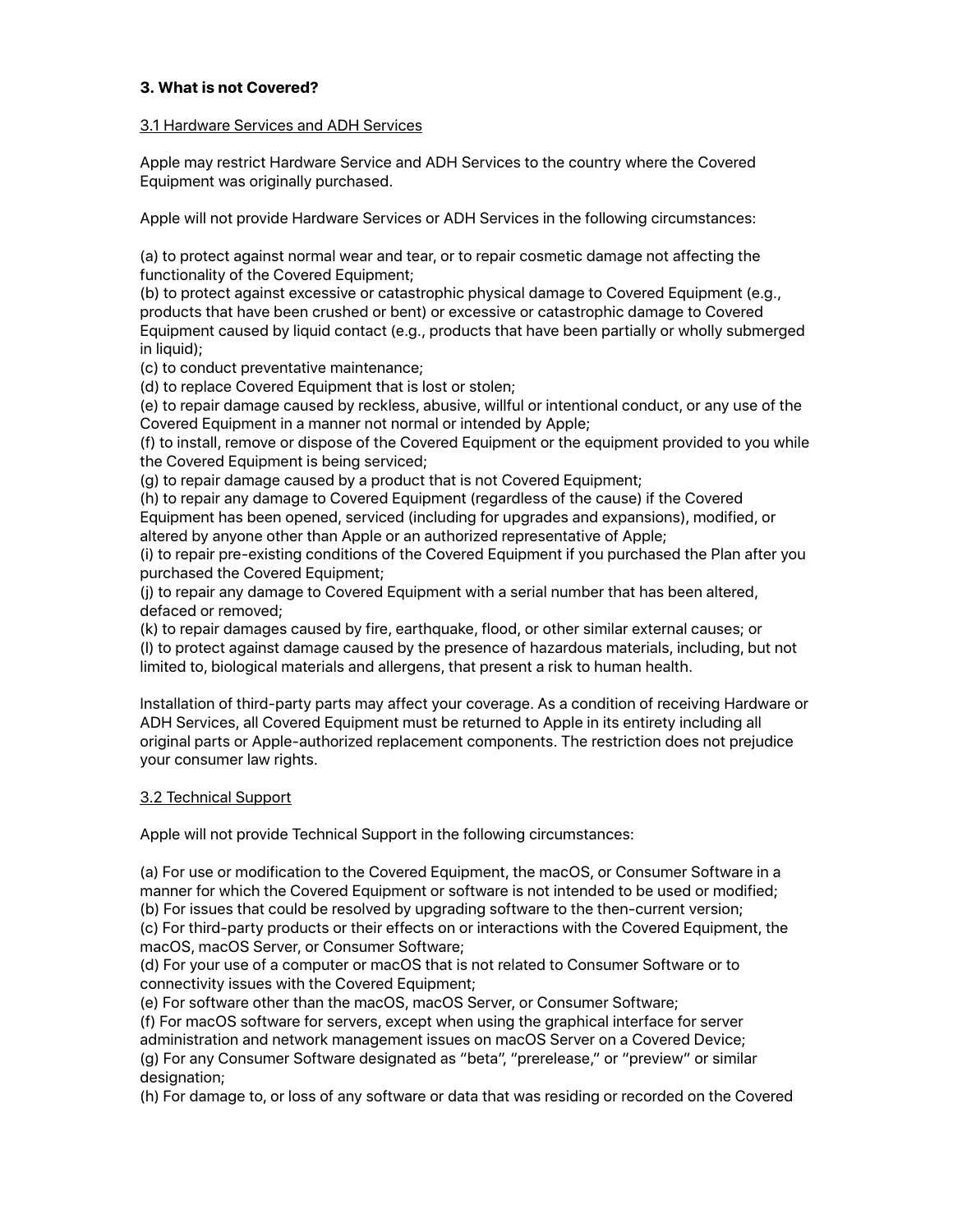Equipment (note: the Plan does not cover the recovery or reinstallation of software programs and user data); or

(i) For third-party web browsers, email applications, and Internet service provider software, or the macOS configurations necessary for their use.

#### **4. How to Obtain Service and Support?**

You may obtain service or Technical Support by calling Apple or accessing [support.apple.com/](mailto:support.apple.com/en-nz) [en-nz](mailto:support.apple.com/en-nz). You must provide the Plan Agreement Number or Covered Device serial number. You must also, upon request, present your Plan Confirmation, and the original sales receipt for your Covered Device and your Plan.

#### **5. Service Options**

Apple will provide hardware services to you through one or more of these options:

(a) Carry-in service. Carry-in service is available for most Covered Equipment. Return the Covered Equipment to an Apple-owned retail store location or to a service provider authorized by Apple that offers carry-in service. Service will be performed for you at the store, or the store may send the Covered Equipment to an Apple Repair Service ("ARS") site for service. You must promptly retrieve the Covered Equipment.

(b) Onsite service. Onsite service is available for many desktop and portable computers as well as for the Apple-branded display if the location of the Covered Equipment is within 80 kilometers radius of an Apple Authorised Onsite Service Provider. Certain parts serviceable under do-ityourself parts service, as described below, are not eligible for Onsite service. If Apple determines that onsite service is available, Apple will dispatch a service technician to the location of the Covered Equipment. Service will be performed at the location, or the service technician will transport the Covered Equipment to an Apple Authorised Service Provider ("AASP") or ARS location for repair. If the Covered Equipment is repaired at an AASP or ARS location, Apple will arrange for transportation of the Covered Equipment to your location following service. If the service technician is not granted access to the Covered Equipment at the appointed time, any further onsite visits may be subject to an additional charge.

(c) Mail-in service. Direct mail-in service is available for most Covered Equipment. If Apple determines that your Covered Equipment is eligible for mail-in service, Apple will send you prepaid waybills (and, if needed, packaging material). You must ship the Covered Equipment to an ARS site in accordance with Apple's instructions. Once service is complete, the ARS site will return the Covered Equipment to you. Apple will pay for shipping to and from your location if you follow all instructions.

(d) Do-it-yourself ("DIY") parts service. DIY parts service is available for many Covered Equipment. This allows you to service your own Covered Equipment. Apple is not responsible for any labor costs you incur in respect to DIY parts service. If DIY parts service is available, the following process will apply:

(i) Service where Apple requires return of the replaced Covered Equipment part. Apple may require a credit card authorization to serve as security for the retail price of the replacement Covered Equipment part and applicable shipping costs. If you are not able to provide credit card authorization, service may not be available to you and Apple will offer an alternative arrangement for service. Apple will ship a replacement Covered Equipment part to you with installation instructions, if applicable, and any requirements for the return of the replaced Covered Equipment part. If you follow the instructions, Apple will cancel the credit card authorization, so you will not be charged for the Covered Equipment part and shipping to and from your location. If you fail to return the replaced Covered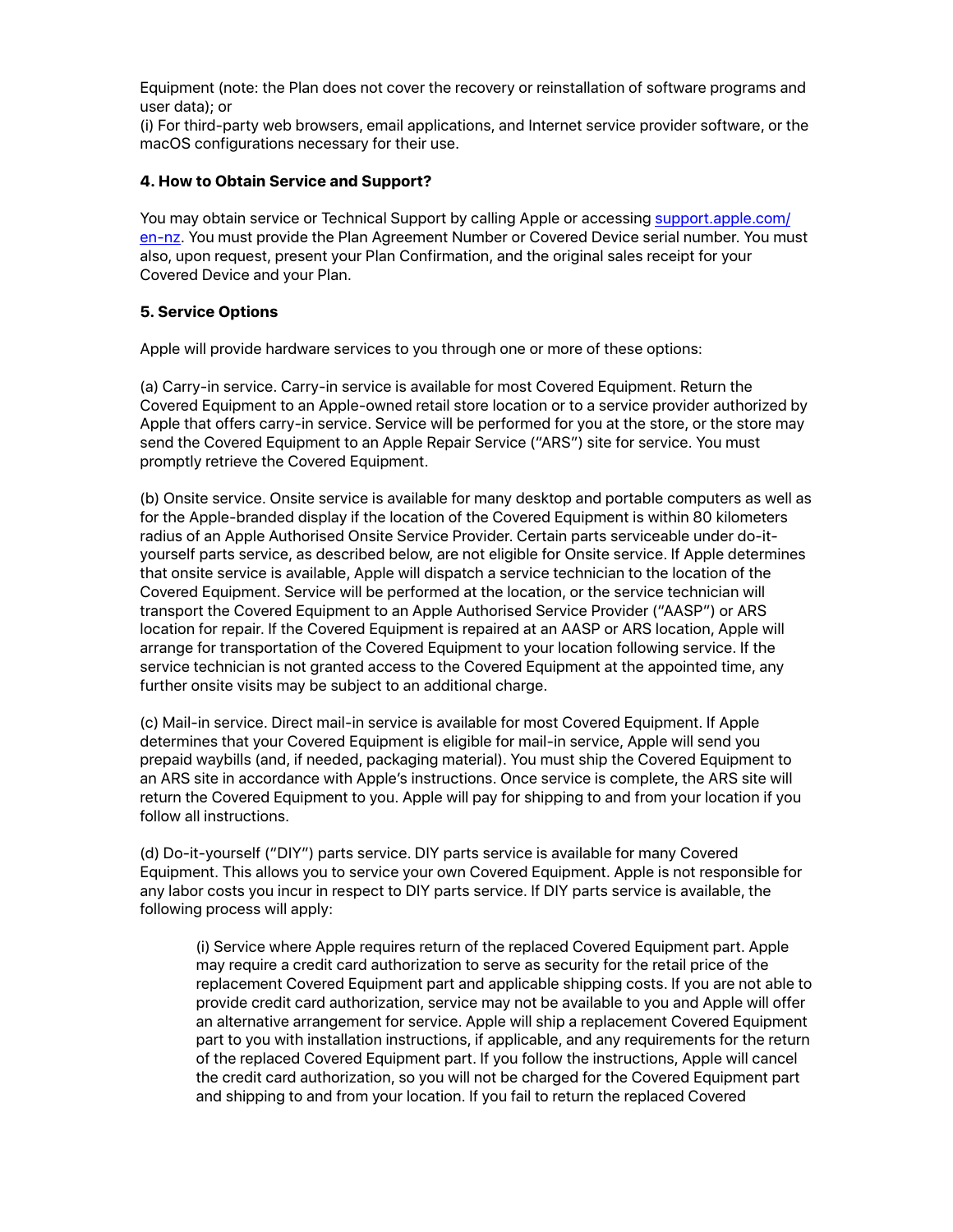Equipment part as instructed or return a replaced Covered Equipment part that is ineligible for service, Apple will charge the credit card for the authorized amount.

(ii) Service where Apple does not require return of the replaced product or part. Apple will ship you free of charge a replacement part accompanied by instructions for installation, if applicable, and any requirements for the disposal of the replaced part.

Should you require further assistance, you should contact Apple at the telephone number listed below.

Apple may change the method by which Apple provides repair or replacement service to you, and your Covered Equipment's eligibility to receive a particular method of service.

Service will be limited to the options available in the country where you request service. Service options, parts availability and response times may vary. If service is not available for the Covered Equipment in a country that is not the country of purchase, you may be responsible for shipping and handling charges to facilitate service in a country where service is available. If you seek service in a country that is not the country of purchase, you must comply with all applicable import and export laws and regulations and be responsible for all custom duties, V.A.T. and other associated sales taxes and charges. For international service, Apple may repair or exchange products and parts with comparable products and parts that comply with local standards.

## **6. Your Responsibilities**

To receive service or support under the Plan, you agree to (i) provide your Plan Agreement Number and a copy of your Plan's original proof of purchase, (ii) provide information about the symptoms and causes of the issues with the Covered Equipment, (iii) respond to requests for information needed to diagnose or service the Covered Equipment, (iv) follow instructions Apple gives you, (v) update software to currently published releases prior to seeking service, and (vi) back up software and data residing on the Covered Equipment.

DURING HARDWARE SERVICE, APPLE WILL DELETE THE CONTENTS OF THE COVERED EQUIPMENT REFORMAT THE STORAGE MEDIA, AND REINSTALL THE COVERED EQUIPMENT'S ORIGINAL SOFTWARE CONFIGURATION AND SUBSEQUENT UPDATE RELEASES, WHICH WILL RESULT IN THE DELETION OF ALL SOFTWARE AND DATA THAT RESIDED ON THE COVERED EQUIPMENT PRIOR TO SERVICE. Apple will return your Covered Equipment or provide a replacement as the Covered Equipment was originally configured, subject to applicable updates. Apple may install macOS updates as part of hardware service that will prevent the Covered Equipment from reverting to an earlier version of the macOS. Third party applications installed on the Covered Equipment may not be compatible or work with the Covered Equipment as a result of the macOS update. You will be responsible for reinstalling all other software programs, data and passwords.

## **7. Limitation of Liability**

TO THE MAXIMUM EXTENT PERMITTED BY APPLICABLE LAW, APPLE AND ITS EMPLOYEES AND AGENTS, AND THE INSURER, WILL UNDER NO CIRCUMSTANCES BE LIABLE TO YOU OR ANY SUBSEQUENT OWNER OF THE COVERED EQUIPMENT FOR ANY INDIRECT OR CONSEQUENTIAL DAMAGES, INCLUDING BUT NOT LIMITED TO THE COSTS OF RECOVERING, REPROGRAMMING, OR REPRODUCING ANY PROGRAM OR DATA OR THE FAILURE TO MAINTAIN THE CONFIDENTIALITY OF DATA, ANY LOSS OF BUSINESS, PROFITS, REVENUE OR ANTICIPATED SAVINGS, RESULTING FROM APPLE'S OR THE INSURER'S OBLIGATIONS UNDER THIS PLAN. TO THE MAXIMUM EXTENT PERMITTED BY APPLICABLE LAW, THE LIMIT OF APPLE AND ITS EMPLOYEES' AND AGENTS' AND THE INSURER'S LIABILITY TO YOU AND ANY SUBSEQUENT OWNER ARISING UNDER THE PLAN SHALL NOT EXCEED THE ORIGINAL PRICE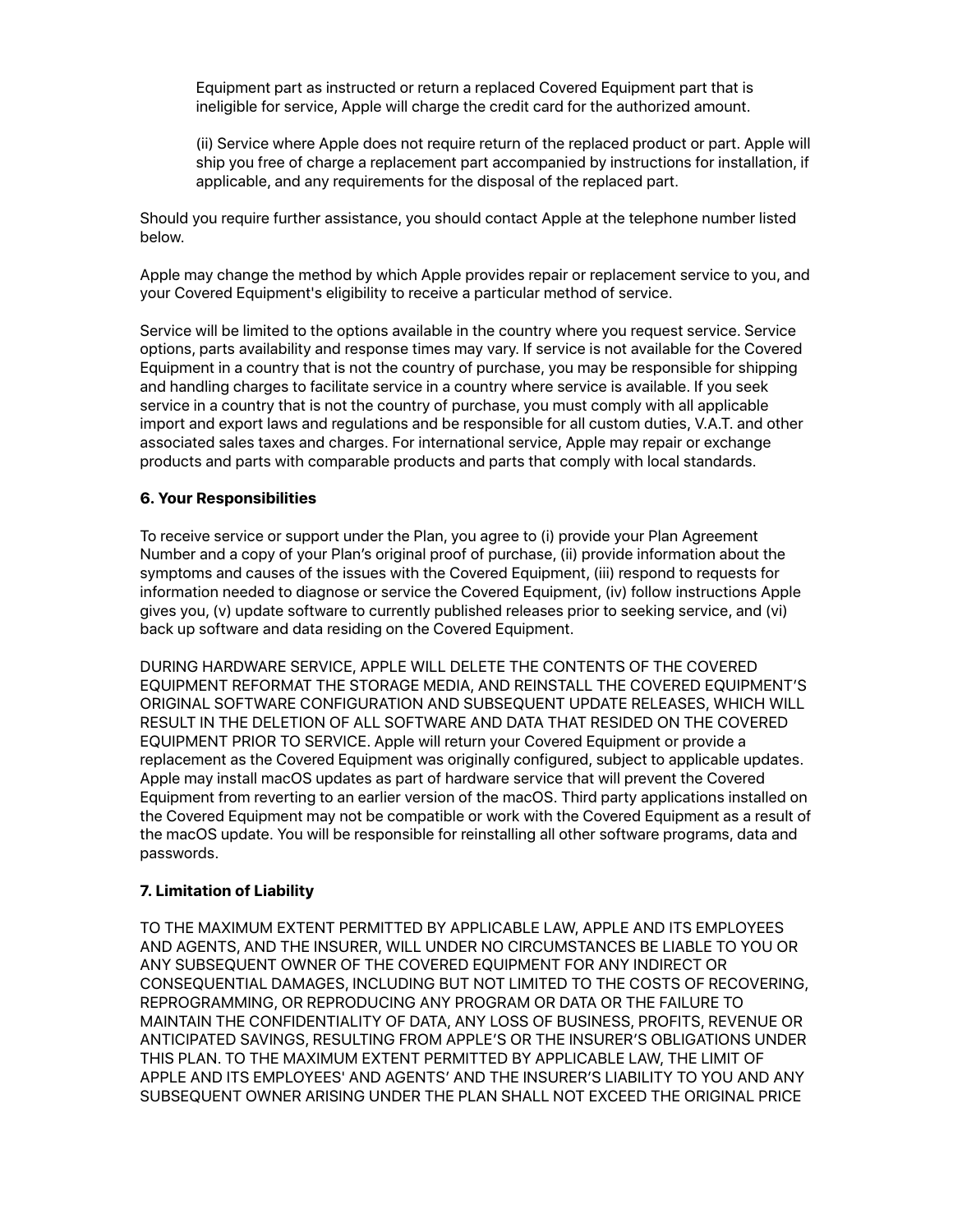PAID FOR THE PLAN. APPLE SPECIFICALLY DOES NOT WARRANT THAT (i) IT WILL BE ABLE TO REPAIR OR REPLACE THE COVERED EQUIPMENT WITHOUT RISK TO OR LOSS OF PROGRAMS OR DATA, (ii) IT WILL MAINTAIN THE CONFIDENTIALITY OF DATA, OR (iii) THE OPERATION OF THE PRODUCT WILL BE UNINTERRUPTED OR ERROR-FREE.

THE BENEFITS CONFERRED BY THIS PLAN ARE IN ADDITION TO ANY RIGHTS AND REMEDIES PROVIDED UNDER CONSUMER LAWS AND REGULATIONS. TO THE EXTENT THAT LIABILITY UNDER SUCH LAWS AND REGULATIONS MAY BE LIMITED, APPLE'S LIABILITY IS LIMITED, AT ITS SOLE OPTION, TO REPLACEMENT OR REPAIR OF THE COVERED EQUIPMENT OR SUPPLY OF THE SERVICE.

# **8. Cancellation**

## 8.1 Single-Pay Plans

You may cancel this Plan at any time for any reason. If you decide to cancel this Plan, you may call Apple, or you may send written notice with your Plan Agreement Number to the location appropriate to your country of purchase listed in Section 11 below. You must send a copy of the Plan's original proof of purchase with your notice.

Unless local law provides otherwise, cancellation refunds will be provided as follows:

(a) If you cancel within thirty (30) days of your Plan's purchase, or receipt of this Plan, whichever occurs later, you will receive a full refund less the value of any benefits provided to you under the Plan.

(b) If you cancel more than thirty (30) days after your receipt of this Plan, you will receive a pro rata refund of the original purchase price. The pro rata refund is based on the percentage of unexpired Plan Term from the Plan's date of purchase using the calculation set forth in Section 11 for your country of purchase.

Unless applicable local law provides otherwise, Apple may cancel this Plan (both on its own behalf and on behalf of the Insurer) for fraud or material misrepresentation, or if service parts for the Covered Equipment are not available, upon thirty (30) days' prior written notice. If local law permits and Apple cancels this Plan for the unavailability of service parts, you will receive a prorata refund for the Plan's unexpired term.

# 8.2 Monthly Pay Plans

You may cancel this Plan at any time for any reason. If you purchased a Monthly Pay Plan from a seller other than Apple directly ("Reseller"), contact the Reseller to cancel your Plan. If you purchased a Monthly Pay Plan from Apple, you may cancel by notifying Apple with your Plan Agreement Number and original proof of purchase to the location appropriate to your country of purchase listed in Section 11. Unless applicable local law provides otherwise, if you return your Covered Device within the eligible fourteen (14)-day return window, you are entitled to cancel your Plan and receive a full refund of the first monthly payment you have made. To cancel, you must call Apple as instructed above. If you otherwise cancel your Plan, not in connection with return of your Covered Device, cancellation will be deferred until midnight on the last day of the month for which the last monthly payment was paid. Your failure to timely and fully make any monthly payment will be deemed an expression of your intent to cancel your Plan and you will not be entitled to receive a refund of any monthly payments you have made. If your Monthly Pay Plan was financed by a third party, Apple may return any refund owed to that financing entity.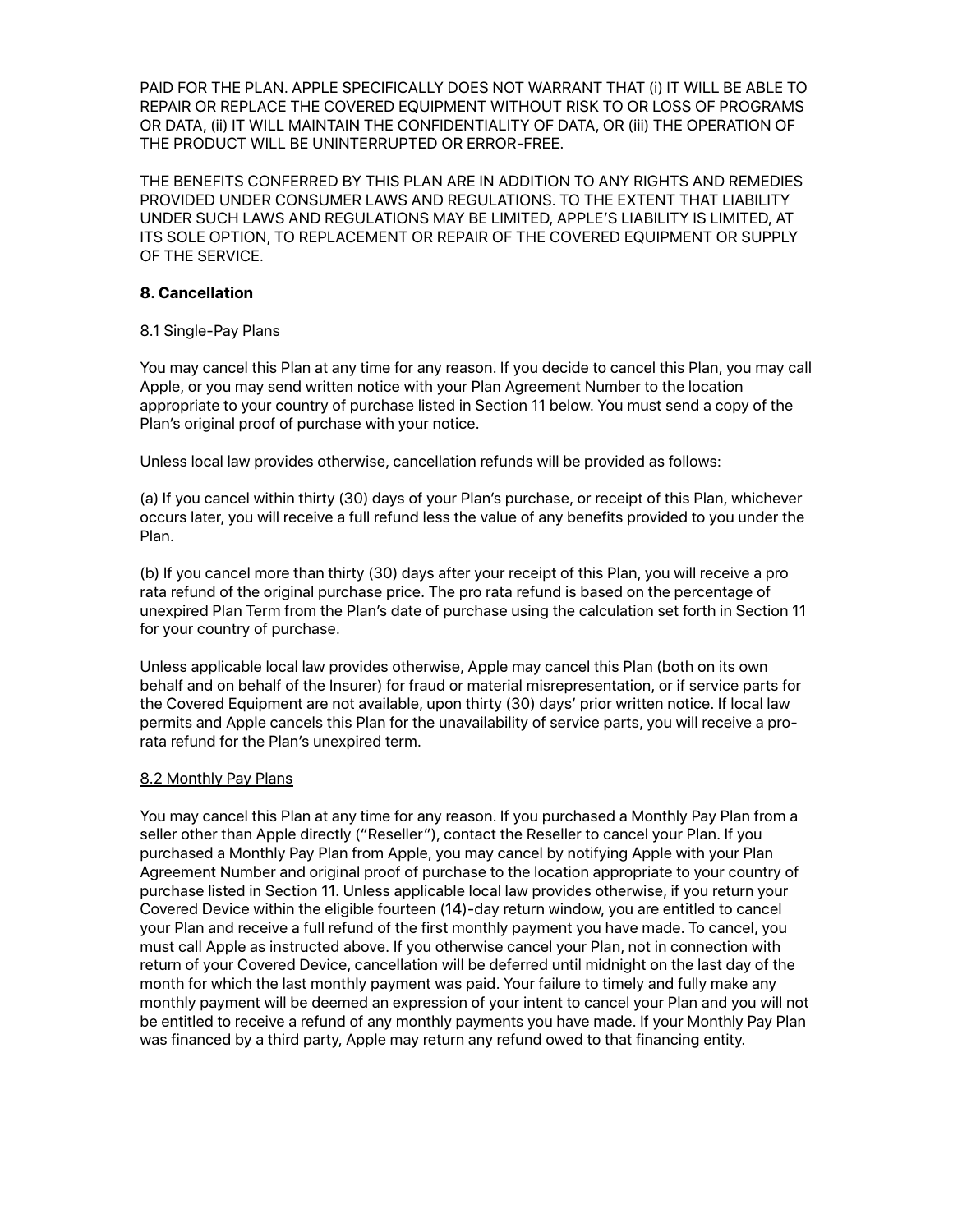## 8.3 Effect of Cancellation

Upon the effective date of your early cancellation, Apple's future obligations under this Plan to you are fully extinguished.

# **9. Transfer of Plan**

You may make a one-time permanent transfer of all of your rights under the Plan to another party, provided that: (i) you transfer to the other party the original proof of purchase, the Plan Confirmation, the Plan's printed materials and this service contract; (ii) you notify Apple of the transfer by sending notice of transfer to the location appropriate for your country as listed in Section 11 below, and (iii) the other party accepts the terms of this service contract. Additionally, with regard to Monthly Pay Plans, including if you financed the purchase of your Plan, the transferee must assume and comply with all payment obligations of the transferor, and any failure to do so by a transferee shall immediately trigger the cancellation provisions applicable to Monthly Pay Plans, as described in Section 8.2 and 8.3. When notifying Apple of the transfer, you must provide the Plan Agreement Number, the serial number of the Covered Equipment, and the name, address, telephone number and email address of the new owner.

# **10. General Terms**

(a) Apple may subcontract or assign performance of its obligations to third parties but shall not be relieved of its obligations to you in doing so.

(b) Apple is not responsible for any failures or delays in performing under the Plan that are due to events outside of Apple's reasonable control.

(c) You are not required to perform preventative maintenance on the Covered Equipment to receive service under the Plan.

(d) This Plan is offered and valid only in the country listed in Section 11 below. Persons who have not reached the age of majority may not purchase this Plan. This Plan may not be available in all jurisdictions, and is not available where prohibited by law.

(e) In carrying out its obligations Apple may, at its discretion and solely for the purposes of monitoring the quality of Apple's response, record part or all of the calls between you and Apple.

(f) You agree that any information or data disclosed to Apple under this Plan is not confidential or proprietary to you. Furthermore, you agree that Apple may collect and process data on your behalf when it provides service. This may include transferring your data to affiliated companies, the Insurer or service providers in accordance with the Apple Customer Privacy Policy.

(g) Apple has security measures, which should protect your data against unauthorized access or disclosure as well as unlawful destruction. You will be responsible for the instructions you give to Apple regarding the processing of data, and Apple will seek to comply with those instructions as reasonably necessary for the performance of the service and support obligations under the Plan. If you do not agree with the above or if you have questions regarding the processing of your data, contact Apple at the telephone numbers provided at [support.apple.com/en-nz/HT201232.](http://support.apple.com/en-nz/HT201232)

(h) **Apple will protect your information in accordance with Apple Customer Privacy Policy available at [apple.com/legal/privacy/](http://www.apple.com/legal/privacy/). If you wish to have access to the information that Apple holds concerning you or if you want to make changes, access [appleid.apple.com](https://appleid.apple.com) to update your personal contact preferences or you may contact Apple at [apple.com/nz/](https://www.apple.com/nz/privacy/contact/) [privacy/contact/](https://www.apple.com/nz/privacy/contact/).**